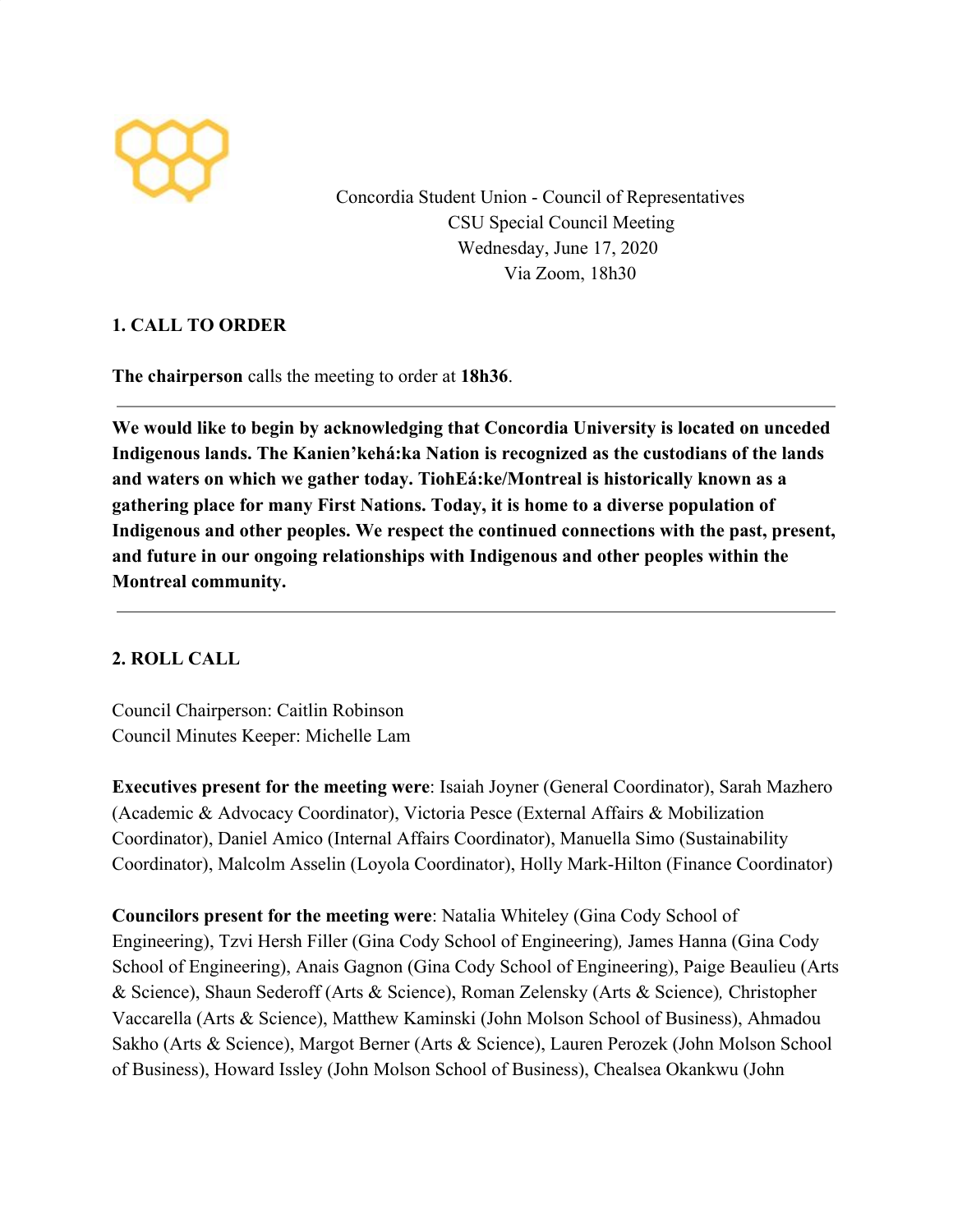Molson School of Business), Matthew Benzrihem (Arts & Science)*,* Harrison Kirshner (John Molson School of Business), S Shivaane (Arts & Science), Sarah Bubenheimer (Arts & Science)

**Executives absent for the meeting were:** Eduardo Malorni (Student Life Coordinator) **Councilors absent for the meeting were**: *Jeremya Deneault (John Molson School of Business)*, *Jarrad Haas (Fine Arts), Zach Williams (Independent), Arieh Barak (Independent)*, *Danielle Vandolder Beaudin (John Molson School of Business)*, *Diana Lukic (Fine Arts), Christopher Kalafatidis (Arts & Science), Marlena Valenta (Arts & Science), Desiree Blizzard (Gina Cody School of Engineering),* and *Yasmine Yahiaoui (Arts & Science)*

**Margot Berner** moves to excuse Eduardo Malorni**.** Seconded by **Tzvi Hersh Filler.** Motion carries.

# **3**. **ANNUAL CAMPAIGN PRESENTATION/SELECTION**

**Victoria Pesce**: This is the annual campaign presentation, made by the External and Mobilization Coordinator.

I want to talk about the campaign being about BLM. The emotions do run high and this is a touchy subject. It hits close to home for many. I want to remind everyone to be respectful and listen to your peers. Save your questions for the end.

We are the representative body of all undergrad students, each year the CSU chooses a campaign. We want to pitch the idea of having BLM as the annual campaign.

BLM is an international human rights movement that campaigns against violence and systemic racism to black people.

White privilege is present at all levels and in individual lives, we need to acknowledge and be aware of this. We need to acknowledge the history of this as well, and how white people haven't necessarily done their part to show support to the black community.

Systemic is not the same as systematic.

Inequality is the unequal access to opportunities, equity provides the same opportunities to get to the same level, equality is having the same capability to reach the goal but may not have been done in the same way.

*Canada* - I'm white so I can't give direct plans into what we're doing but I want to provide information. Racism in Canada is prevalent, and anti-black racism in Canada is systemic, according to a report done by the Canadian government. We can't deny that a lot of the practices in the USA have leaked into what happens in Canada.

*Montreal*- Racism is still prevalent in Montreal as well. *[Provides examples of police brutality in Montreal]*

*Concordia*- The computer riot is an example when a professor displayed a clear bias in grading black students vs white students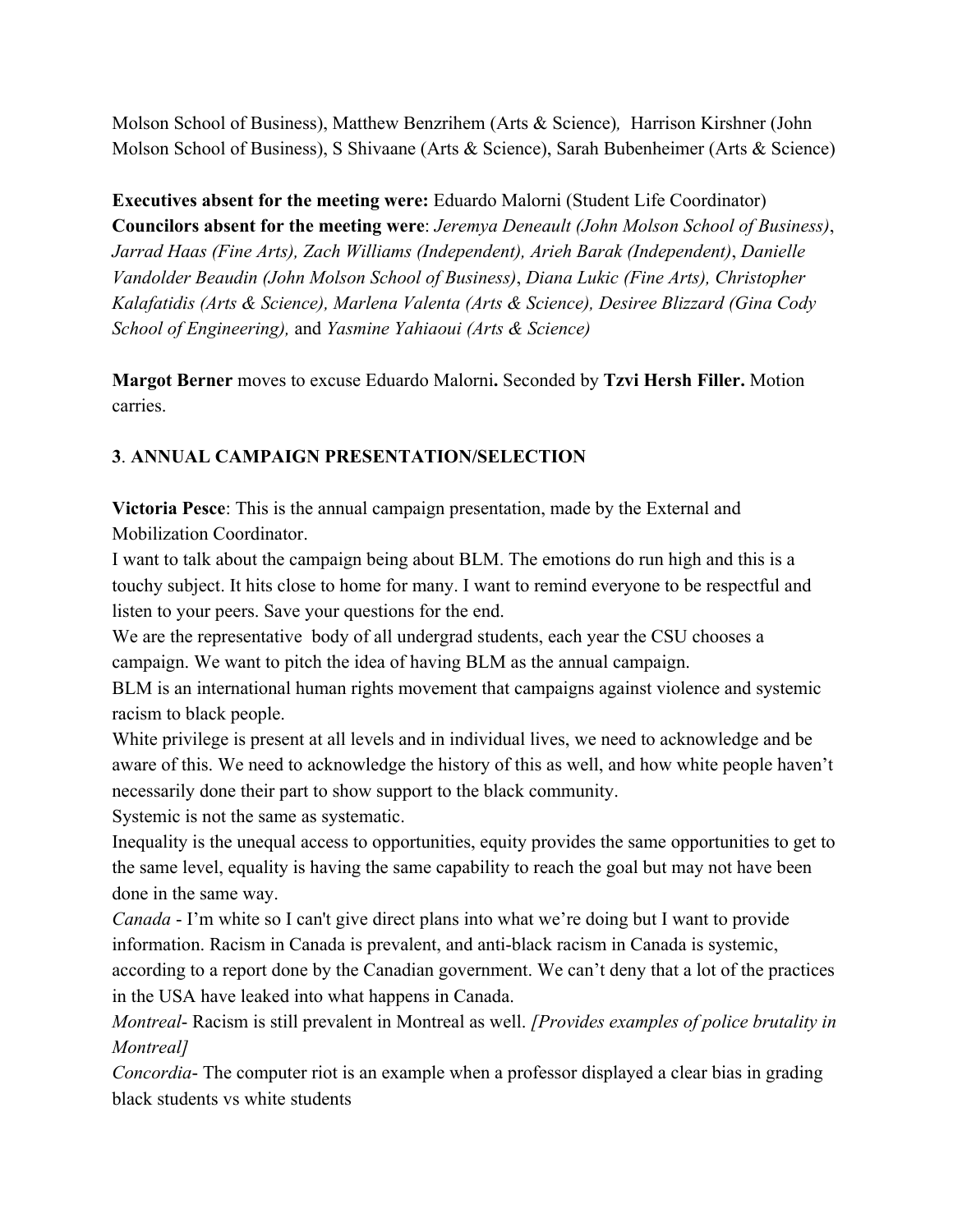*Current Situation*- This is a human rights movement and is international with many public figures getting involved. Concordia students themselves took it upon themselves to write a letter with demands. We, as a union, should support these demands.

*We Can't Stay Silent*- We as a Concordia union **cannot** stay silent. Our voice is one of the most powerful ones. As the union, we should be doing work to give support to students. We need to be leading the way and be at the forefront because we are the ones who can ensure that these implementations are being carried out in the Concordia campus. We need to change the way students behave on our campus and how we handle racism on our campus. We can't have students feeling misplaced in this community

*Recommendations* - BLM Conversations: If we want to support, we need to have the black community in the conversation. Their experience is different from other white or POC, as the color of their skin makes an excessive difference. Additionally, how will we hold ourselves accountable and ensure there are consequences to our actions? How will we teach people to do better? Everything we do at Concordia spills out into the real world. We need to unite all universities to *literally* fight for human rights for BIPOC.

We need all students to be advocating for Black Lives Matter.

**Sarah Mazhero** presents the following motion. Seconded by **Daniel Amico**. Motion passes. *WHEREAS* The CSU has historically supported protests that aim to better the lives of their peers and the overall community,

*WHEREAS* the purpose of the annual campaign is to mobilize and inform students about a current issue that affects students – or a subset of students – and their larger communities; *WHEREAS* the CSU's mission is to serve students, defend their rights and act as their highest representatives' body at Concordia;

*WHEREAS* the CSU stands in solidarity with Black Lives Matter movements across North America;

*WHEREAS* systemic racism remains prominent in Canada and BIPOC members of our communities face discrimination, and disproportionate surveillance, and disproportionate police violence.

# *WHEREAS*

- Regis Korchinski-Paquet from Toronto fell off her balcony when police were present at her apartment
- Bony Jean-Pierre, was shot in the head trying to flee from police in Montreal.
- George Floyd was murdered in Minneapolis, Minnesota, by a white police office kneeling on his neck while he said, "I can't breathe."
- Breonna Taylor from the United States was shot in her own home by Louisville, Kentucky police conducting a search intended for another person.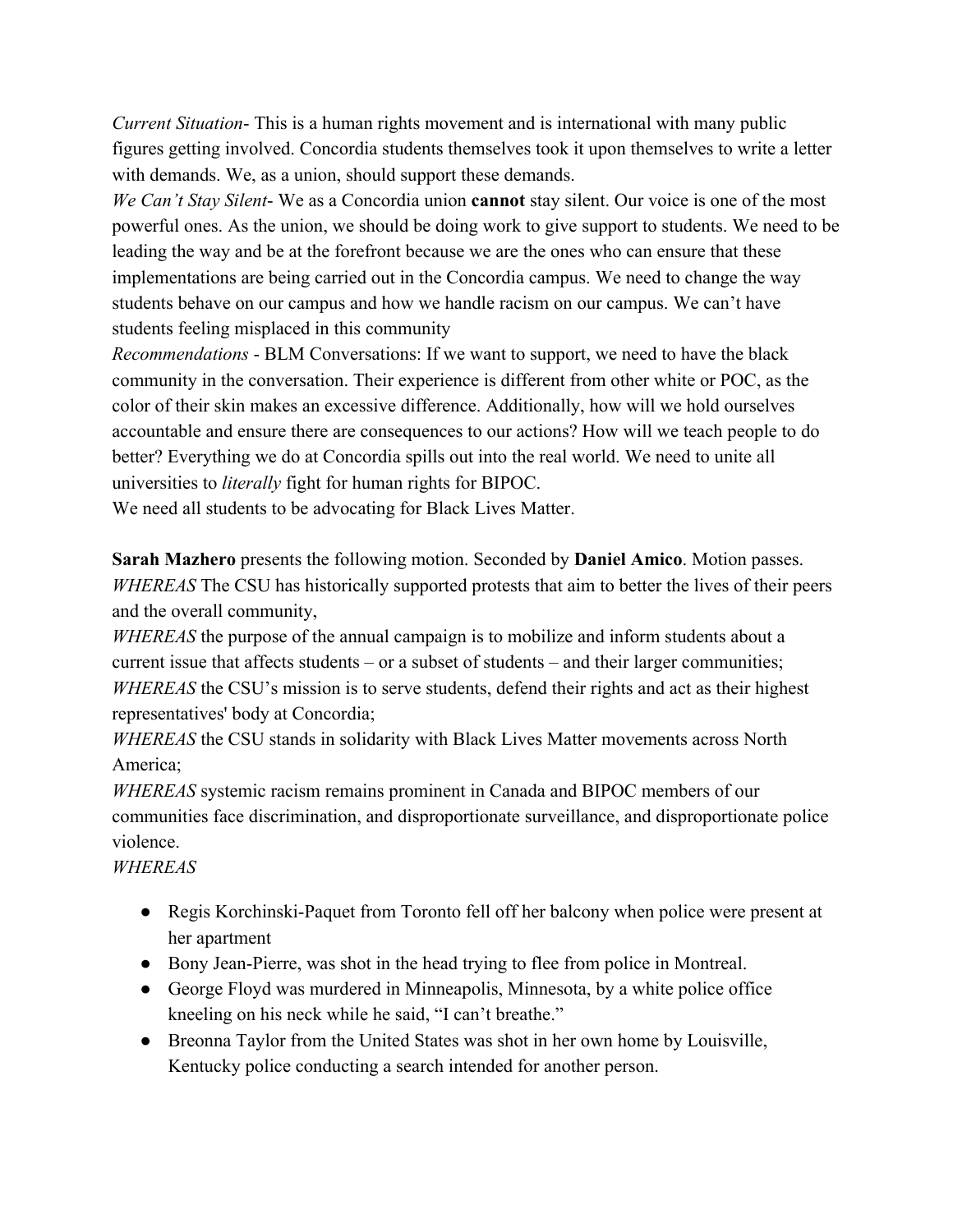• Tony McDade from the United States was fatally shot by a police officer in Tallahassee, Florida.

and multiple other people have been killed by police in Canada recently;

*WHEREAS* active anti-racism and active participation in the Black Lives Matter movement is essential to securing a safe future for all; *BE IT RESOLVED* that the CSU make the annual campaign one that is in solidarity with the Black Lives Matter movement. *BE IT FURTHER RESOLVED t*hat the budgetary impact is nil.

**Isaiah Joyner:** Thank you Victoria for the presentation and standing in support of this movement. Be very wary when you draw a comparison to current events as this is a sensitive subject. I can't speak about the importance of this campaign enough. Last year with the Climate campaign, it was easier to work in collaboration with community organizations. The mobilization for this is more present and this is a sensitive subject as many of our students are vulnerable. It would be a waste of opportunity and disrespectful if we don't join this movement

**Ahmadou Sakho**: Racism is a human tragedy. The fact that the CSU can get involved, especially with the momentum that BLM has in the world, is very good. I'm looking forward to this momentum bringing long term improvements at Concordia and city of Montreal

**Harrison Kirshner:** This movement applies to all of us, regardless of skin color. I look forward to hopefully passing this

**Shaun Sederoff:** Can we add an amendment? Should we also include Indigenous people? Should we make a solidarity presentation for the First Nations people of New Brunswick?

**Victoria Pesce**: I'm more than happy to add this into the *Whereas* and make them as two separate points. I'm welcome to any suggestions on how to phrase it

**Sarah Mazhero**: This was very impactful, and I appreciate you as an ally. As a student union, it's our right and duty to advocate for our students and stand in solidarity for the Indigenous people as well. We can't turn a blind eye to this. I want to reiterate the importance of this both as a black student and as an executive.

**Roman Zelensky:** It's great energy for us to be fighting racism. I want to clarify one thing: I don't agree with the vocabulary that's being used such as all students **have** to do something. I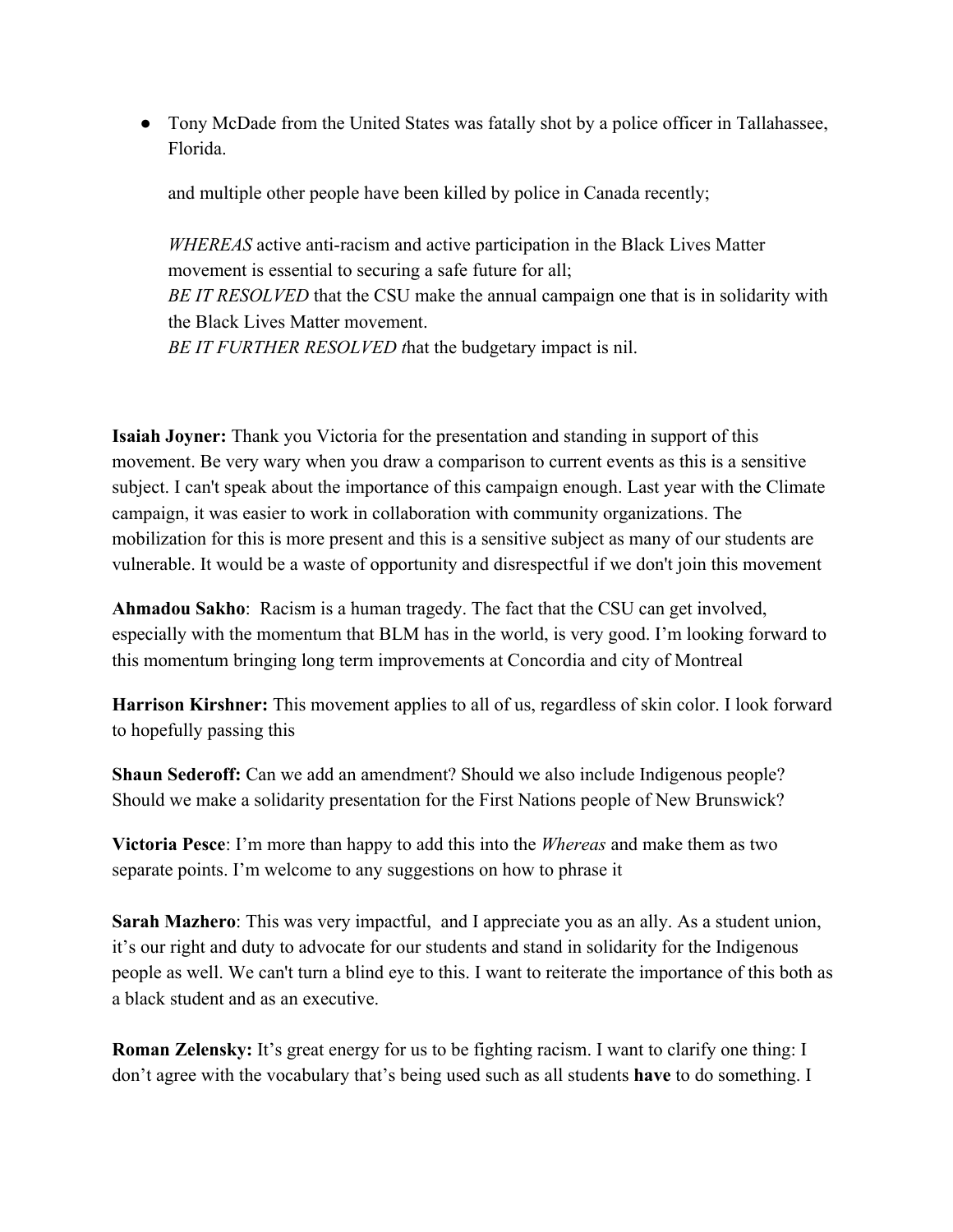want to clarify that we should be careful. Democracy is all about having a choice, even if there are a clear right and a clear wrong

**Victoria Pesce**: Human rights are not a choice.

**Roman Zelensky:** Saying all Concordia students **should** do something is wrong

**Isaiah Joyner**: *point of personal privilege*, this isn't a time for you to shed your opinion. Choose your words very carefully

**Roman Zelensky**: You guys talk as if you have to do something, but we don't have to

**Sarah Mazhero**: *Point of Order*

**Chairperson**: Roman, please be respectful, I'm going to have to cut you off. I would also like to remind everyone that student news platforms are here and this meeting is being recorded, so please have clothes on

**Mathew Kaminski**: Thanks for highlighting issues that face minority groups. I hope this council overwhelmingly passes this motion.

**James Hanna:** Listening to the presentation, can you make it a bit shorter what the actual demands are? The campaign is going to consist of having a few talks? What will the campaign consist of? Why wasn't this included in the motion?

**Victoria Pesce**: I didn't put actions because as a white person I cannot make this call. We cannot tell BIPOC how to deal with the issues they face. Racism isn't something we are going to solve in one day. We need to talk to the BIPOC community to find out what they want us to do. This requires conversations and town halls to find out what the protocols are to fix this issue.

**James Hanna:** So for now, we will do nothing until we have town halls?

**Isaiah Joyner:** Last year we did not have concrete demands for the motion. We kept it broad. Victoria is trying to advocate that it's not up to us as a council on what is the right approach to the movement, the keyword is that we are in **solidarity** with the movement

**James Hanna**: Are we endorsing those demands?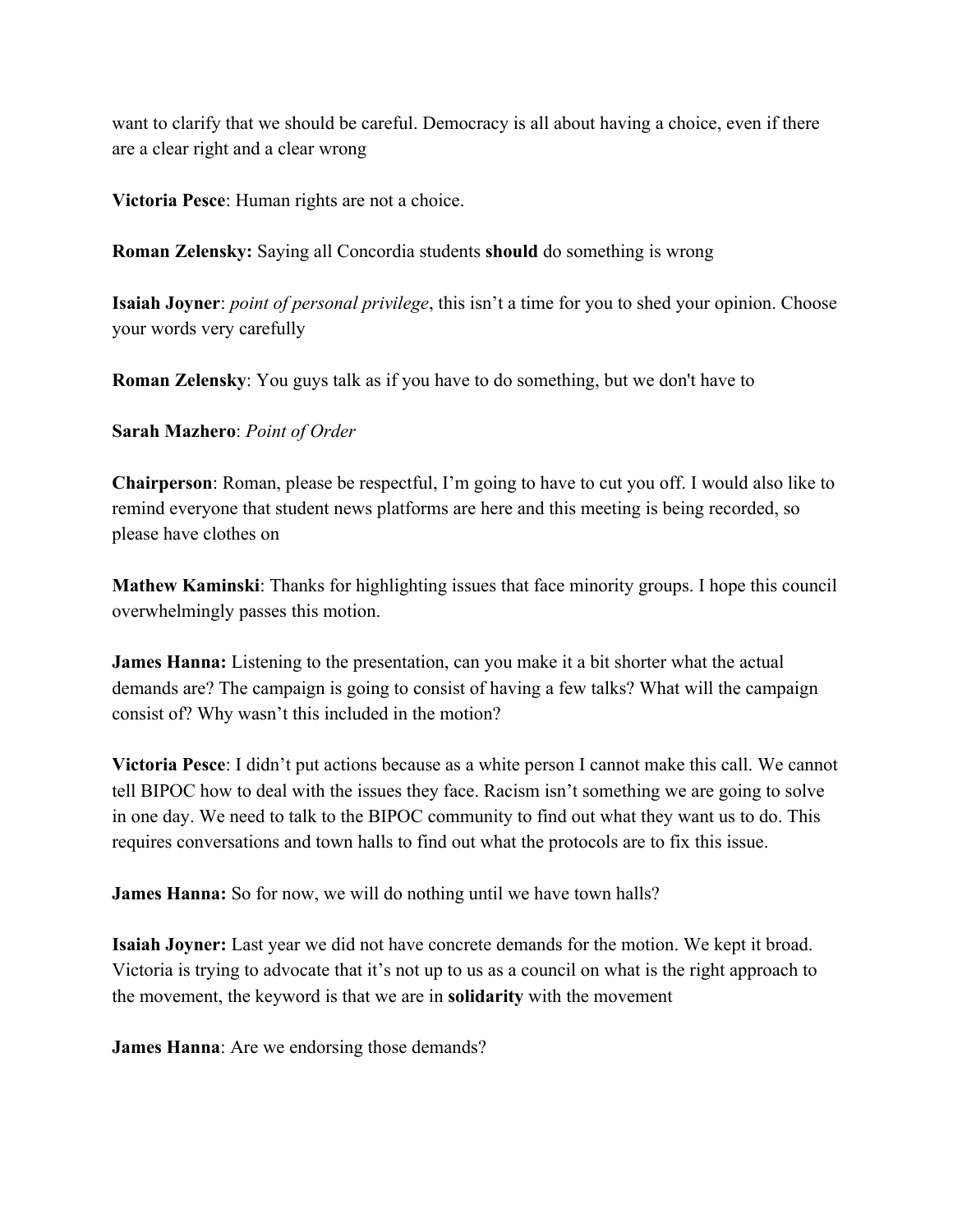**Victoria Pesce**: Yes, and finding other ways to improve this movement and hold the administration accountable. I'm not going to have every solution tomorrow, that's why we need to have conversations. The main goal is to stand with the black community, and that's our action.

**Isaiah Joyner**: We're already working on motions and recommendations. This decision that you're making will allow us to dedicate a number of resources to this movement. We'll still be fighting for this regardless of if it's the campaign

**Nicole LaRouge**: I'm the campaign coordinator and I want to provide context/comments based on this discussion. I'd like to reiterate what Isaiah said earlier about why it's so important for this to be the annual campaign. As someone working for the campaign department for 3 years, historically the annual campaign has been something that already has mobilization. The CSU has been doing anti-racist work for years and will continue to do so. That being said, because there is so much energy around this movement currently in Montreal, it does send a message [*INTERRUPTED*]

**Francella Fiallos**: Speaking on behalf of our news director, the motion mentions the budget being nil. What does this refer to?

**Victoria Pesce**: It won't affect our budget, but we already have a budget for campaigns.

**James Hanna**: Last year we passed a motion that we have a balanced budget that if we have to change a budget line we have to mention it in the motion. Since we have a campaigns budget, we don't have to make any changes to the budget

**Ahmadou Sakho**: Just to address the initial reservations, I want to remind everyone of our Bylaw 2.1.

**Nicole LaRouge:** The solidarity with Indigenous people: as someone involved in anti-racist work in Montreal and Canada, I definitely think this is something that's an issue that extends beyond Wetsuweten and what's happened recently. In Canada, statistically, Indigenous people are discriminated against by the police, and its in-line with the history of colonialism. They're similarly impacted by the BLM movement. They're much more likely to face police violence than most other demographics other than the black community. It would be great if the motion included them, but I would be very general about it. This is not a new thing, but I would also avoid saying things like Native Lives Matter. They've said they don't want to use that phrasing because they have their own movement.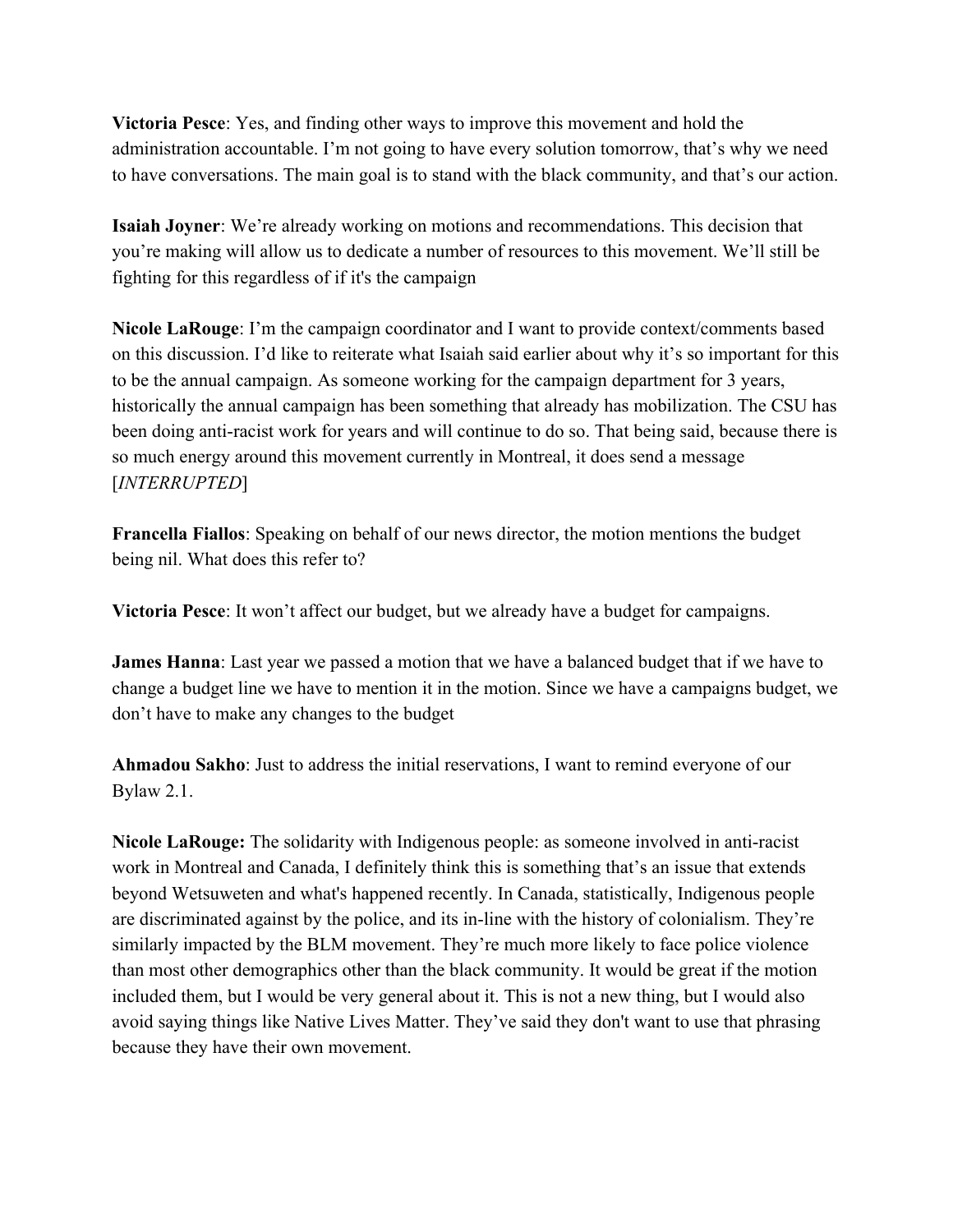**Isaiah Joyner:** We can make sure that they are included but don't get into the nitty-gritty, because then we're likely to offend someone

**S Shivaane**: To address the "We don't need to do nothing if we don't want to" Leaving the option for students to not support Black Lives Matter is not an option this union should be taking. We need to take a firm stance and protect our Black students. Democracy is about representing and protecting marginalized groups as much as it is about choice. As CSU council officers, when we run and get elected, we represent all students, not just the ones who reflect our own lives. I'm not here just for International and South Indian students, I'm here for Black students too. There is an unproductive pattern of councilors using the term student representation and democracy when it suits motions they want to do, and then falling back on freedom of speech or choice to absolve them of accountability and responsibility. There is a systemic racism issue in the CSU, and we must recognise that.

**Sarah Mazhero**: We need to look at ourselves and at the student union. I ran to represent minorities. We have to be very mindful and be sensitive to this topic. This is a broader issue that they face, such as representation and police brutality.

**James Hanna:** This is from my own personal cynicism on movements: what would happen if in two months the BLM movement disappears? Historically

**Victoria Pesce:** Point of personal privilege. This isn't relevant

**James Hanna**: Are there any plans if this movement dissolves?

**Isaiah Joyner**: The movement is not just the BLM organization. We're talking about **our** black community here at Concordia, and will come up with concrete actions here at Concordia. I'm confused as to where this trend is coming from? When we say we're going external, we mean we're going external **of the CSU**

**James Hanna:** Would anyone be opposed to putting this motion?

**Isaiah Joyner**: I'm opposed to this. We're just supposed to pick a direction to go with this campaign. If we put all of these contingencies, it's disrespectful because it sounds like we don't trust the movement.

**Harrison Kirshner:** Should we start voting on this?

**S Shivaane** presents the following amendment. Seconded by **Shaun Sederoff**. Motion passes.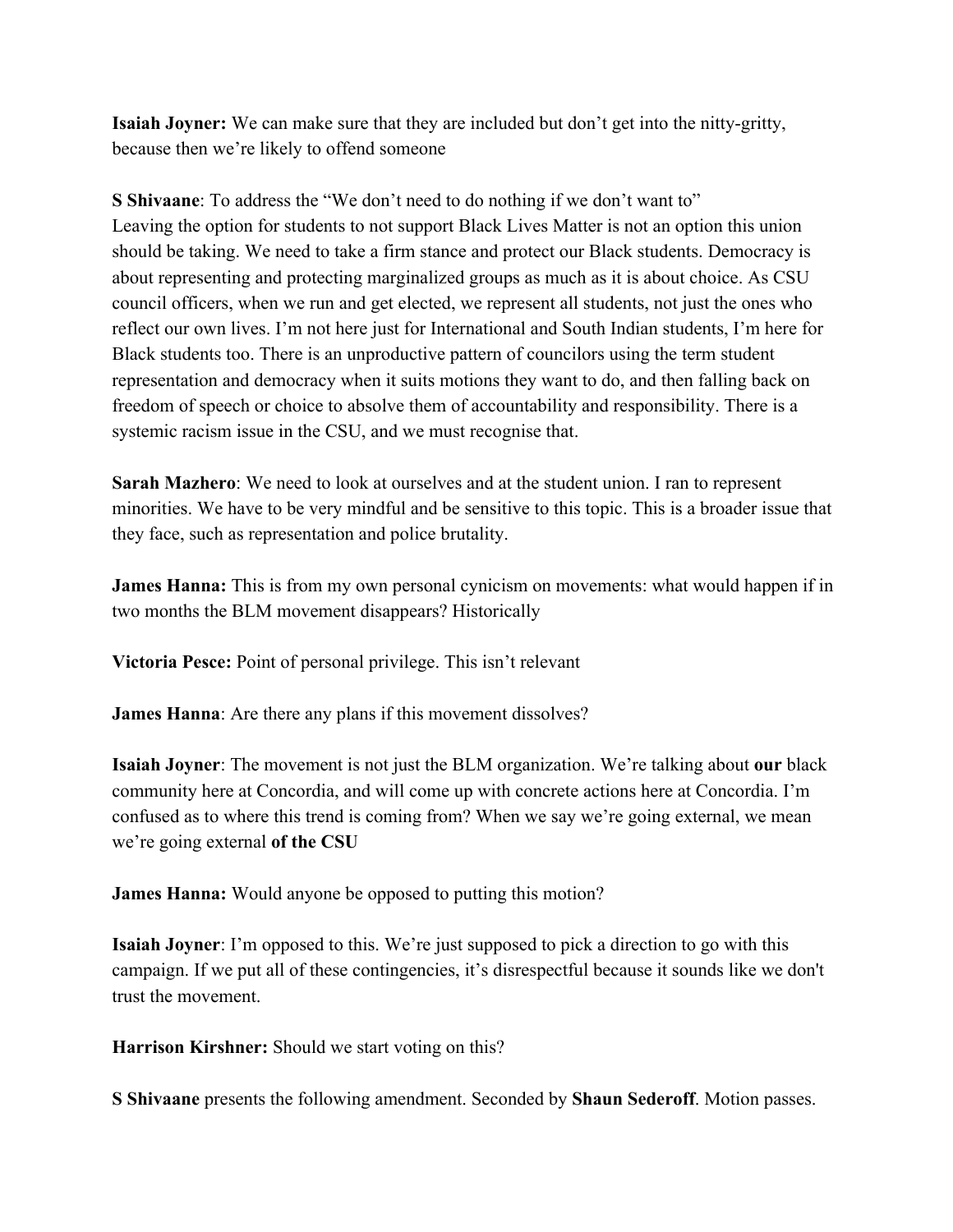*WHEREAS* Rodney Levi of the Metepenagiag Mi'kmaq Nation was shot by a member of the RCMP on June 4.

*WHEREAS* Chantel Moore of the Tla-o-qui-aht First Nation in New Brunswick was shot by a member of the RCMP on June 12.

*BE IT RESOLVED THAT* the annual campaign be one that is in solidarity with the Black Lives Matter movement against police brutality and systemic racism

*BE IT RESOLVED THAT* the annual campaign be one that is in solidarity with Indigenous Peoples of Canada against police brutality and systemic racism

**VOTE** 15 YES  $0 NQ$ 1 ABSTAIN

*MOTION PASSES*

**James Hanna** moves to amend the amendment to add an "**and**" in-between *Black Lives Matter Movement* and *against police brutality*. Seconded by **Shaun Sederoff**. Opposed by **Ahmadou Sakho**. Amendment fails.

VOTE: 0 YES 15 NO 1 ABSTAIN

*MOTION FAILS*

**Victoria Pesce**: BLM **is** against police brutality and systemic racism

**James Hanna**: It seems like better wording. It may seem insignificant but I believe it seems **better** 

**Anais Gagnon:** *Point of order.* James is trying to separate BLM from police brutality and systemic racism. There's no point in putting that **"and**"

**Ahmadou Sakho:** People need to learn more about the BLM movement. BLM has existed since 2013, since the murder of Trayvon Martin. It's highly unlikely that they will disappear, given the global movement that they have. People need to think very carefully before they speak, it can be problematic and disrespectful sometimes.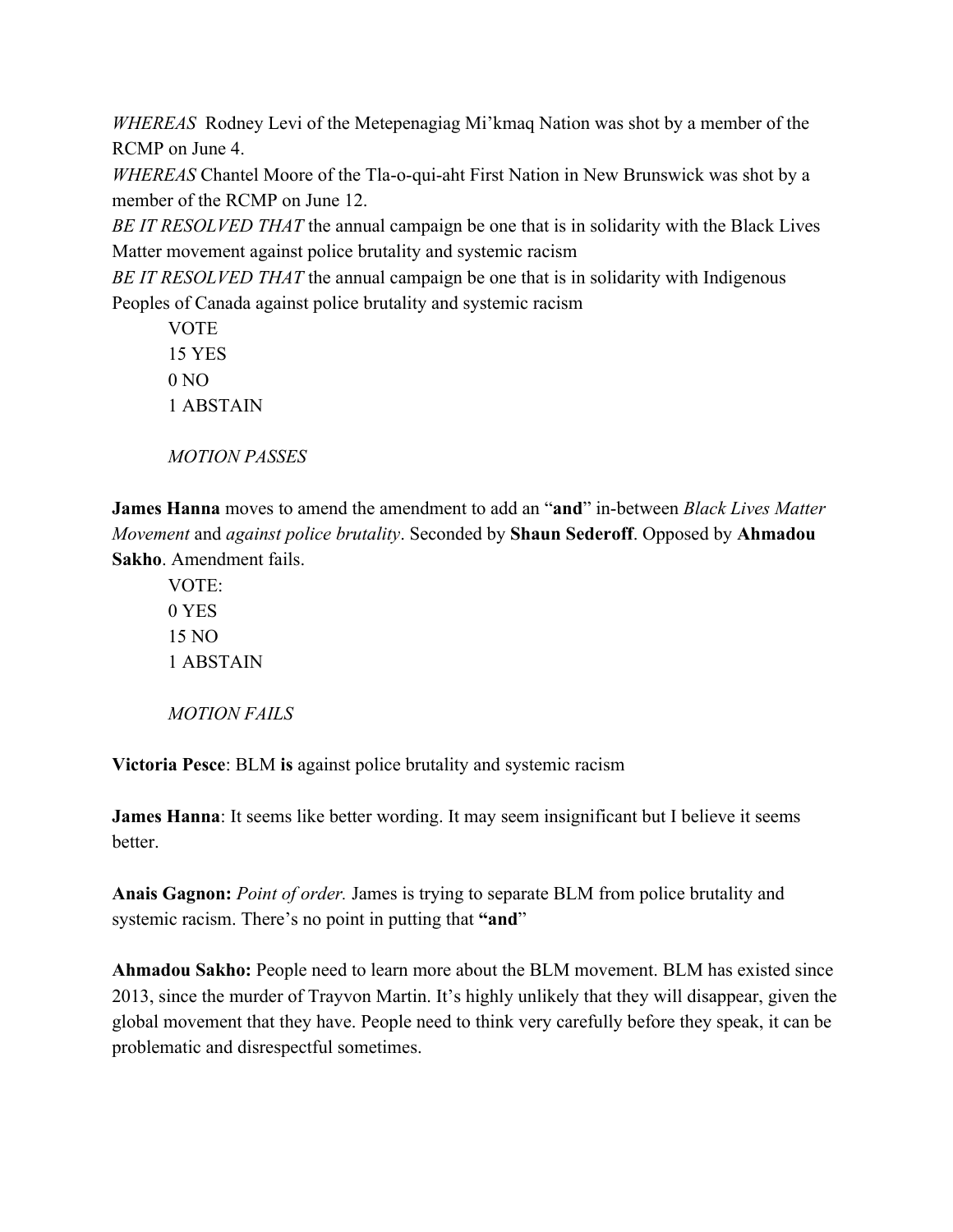**Margot Berner**: There's a small grammatical error in the original motion. Can I amend the motion to change it?

**Margot Berner** moves to amend where it said Indigenous Peoples *of* Canada to Indigenous Peoples *in* Canada. Seconded by **S Shivaane.** Opposed by **James Hanna.** Motion passes.

VOTE: 13 YES 1 NO 3 ABSTAINS *Tzvi Hersh Filler abstains Mathew Kaminski abstains.*

*MOTION PASSES*

**S Shivaane** calls the question. Seconded by A**hmadou Sakho.**

**James Hanna**: This is denying that they're a part of Canada.

**Harrison Kirshner**: The amended wording that Margot presented is good, I don't see the relevance of the Queen in this discussion.

**S Shivaane:** In response to James' comment that this is against the sovereignty of Canada, that is irrelevant

**Harrison Kirshner:** Many Indigenous nations are not a part of Canada. The amended motion is great the way it is.

**Lauren Perozek** calls the question. Seconded by **S Shivaane.**

The motion has now been amended to the following.

*WHEREAS* The CSU has historically supported protests that aim to better the lives of their peers and the overall community,

*WHEREAS* the purpose of the annual campaign is to mobilize and inform students about a current issue that affects students – or a subset of students – and their larger communities; *WHEREAS* the CSU's mission is to serve students, defend their rights and act as their highest representatives' body at Concordia;

*WHEREAS* the CSU stands in solidarity with Black Lives Matter movements across North America;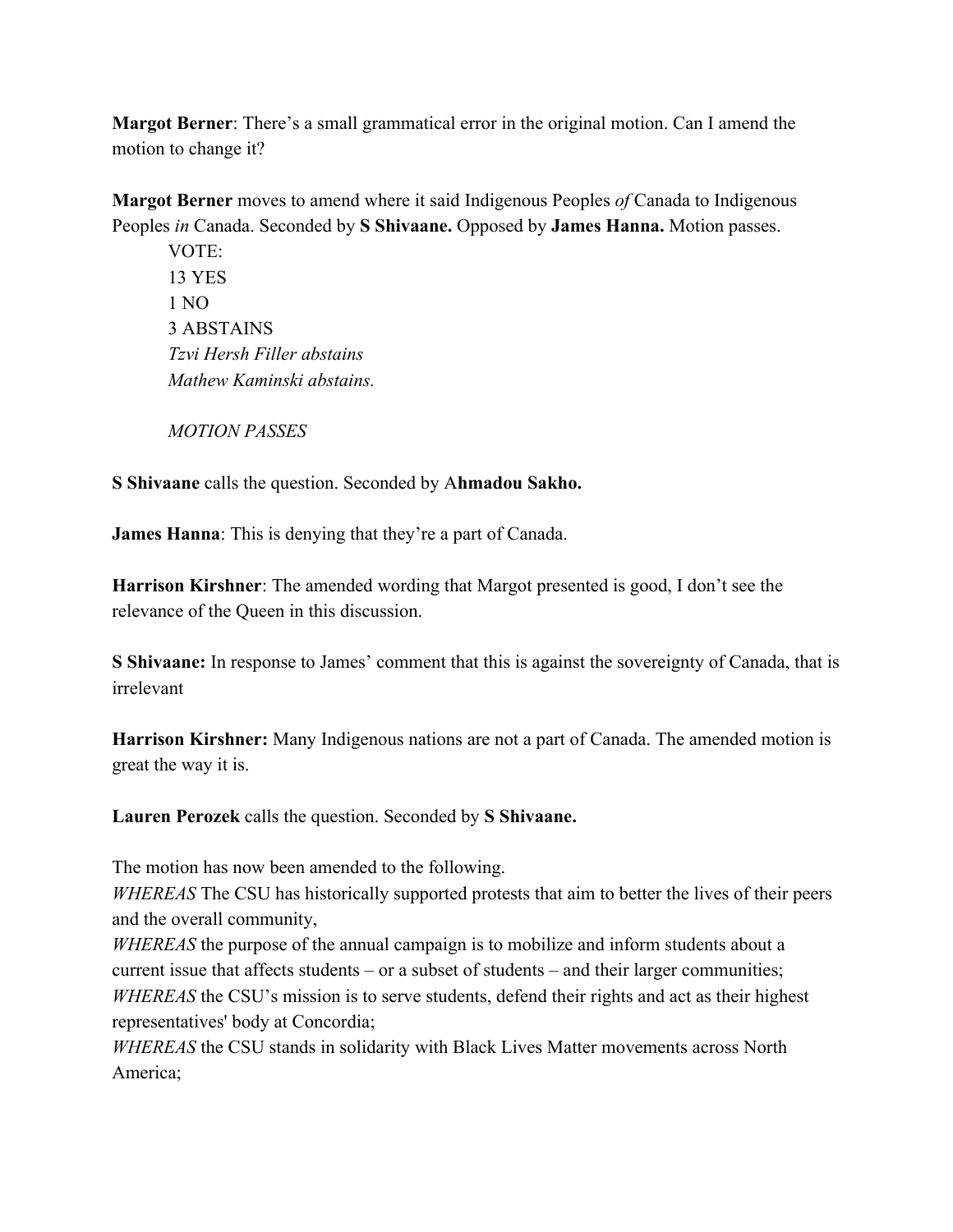*WHEREAS* systemic racism remains prominent in Canada and BIPOC members of our communities face discrimination, and disproportionate surveillance, and disproportionate police violence.

# *WHEREAS*

- Regis Korchinski-Paquet from Toronto fell off her balcony when police were present at her apartment
- Bony Jean-Pierre, was shot in the head trying to flee from police in Montreal.
- George Floyd was murdered in Minneapolis, Minnesota, by a white police office kneeling on his neck while he said, "I can't breathe."
- Breonna Taylor from the United States was shot in her own home by Louisville, Kentucky police conducting a search intended for another person.
- Tony McDade from the United States was fatally shot by a police officer in Tallahassee, Florida.

*WHEREAS* Rodney Levi of the Metepenagiag Mi'kmaq Nation was shot by a member of the RCMP on June 4 in New Brunswick.

*WHEREAS* Chantel Moore of the Tla-o-qui-aht First Nation was shot by a member of the RCMP on June 12 in New Brunswick.

and multiple other people have been killed by police in Canada recently;

*WHEREAS* active anti-racism and active participation in the Black Lives Matter movement is essential to securing a safe future for all;

*BE IT RESOLVED* that the CSU makes the annual campaign one that is in solidarity with the Black Lives Matter movement.

*BE IT RESOLVED THAT* the annual campaign be one that is in solidarity with the Black Lives Matter movement against police brutality and systemic racism

*BE IT RESOLVED THAT* the annual campaign be one that is in solidarity with Indigenous Peoples in Canada against police brutality and systemic racism

*BE IT FURTHER RESOLVED* that the budgetary impact is nil.

VOTE: 17 YES  $0 NQ$ 0 ABSTAIN *MOTION PASSES*